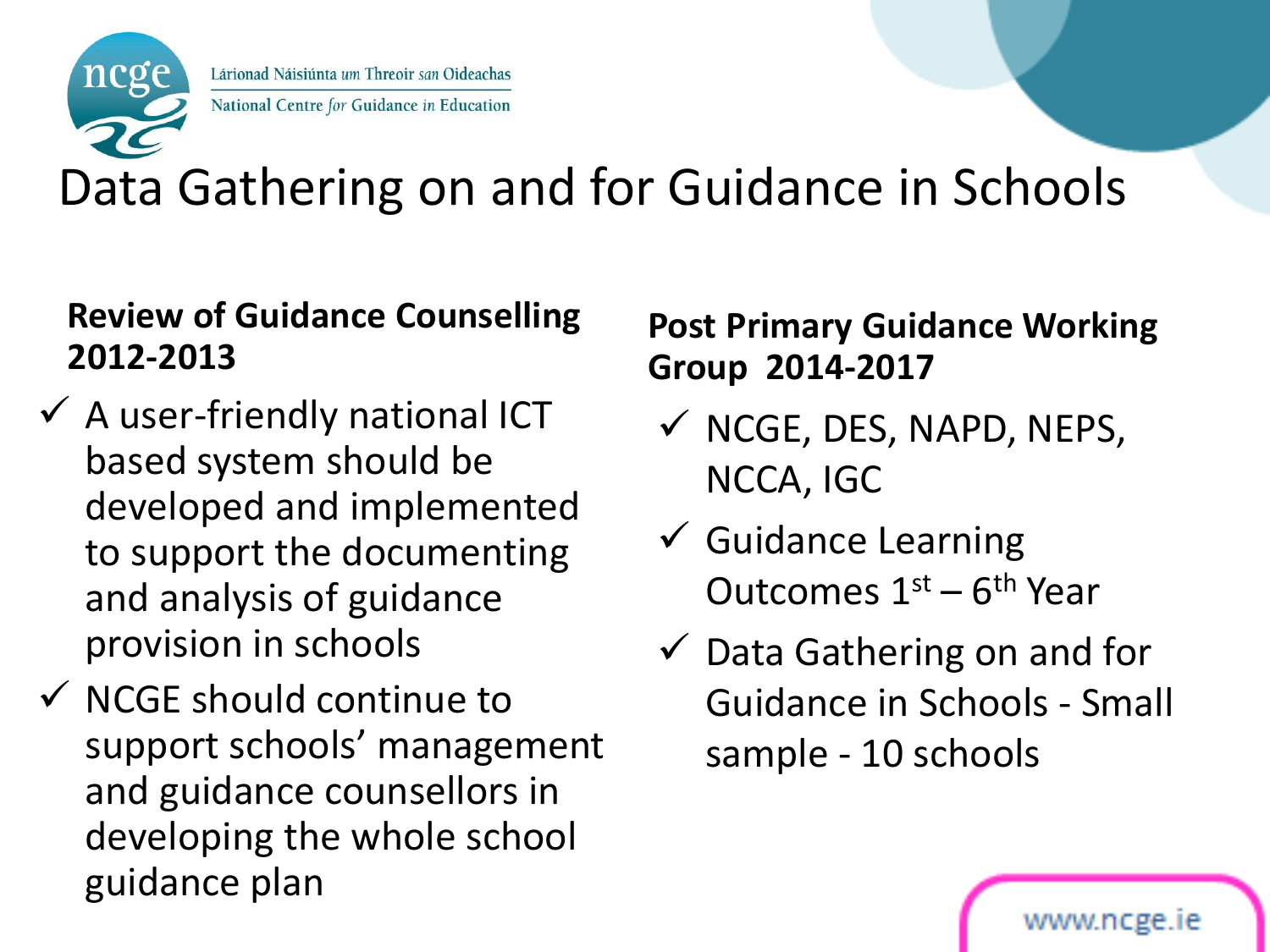

# DES: Compliance Return

- Purpose: to establish if schools are using the WSG allocation in accordance with the terms of Department Circulars (CL 0001/2/3 2016)
- Data returned by schools audits, WSE, incidental inspections
- Submission: COB **26th October online** (one sitting)
- Preparation in advance
- Follow-on Compliance Return in 2018 (CLs 0010/11/12 2017)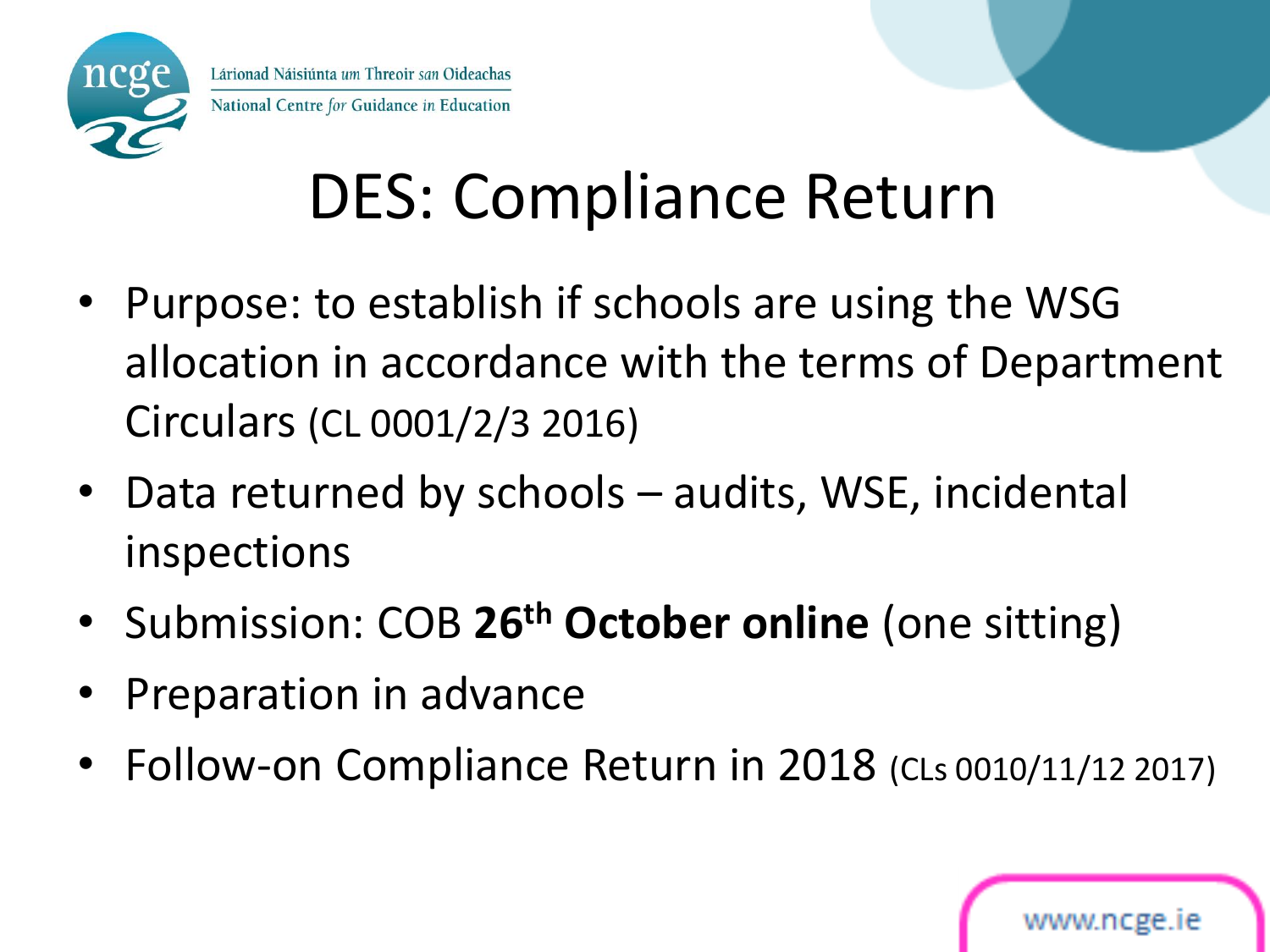

## NCGE: A Whole School Guidance Framework (2017)

- Overview:
	- Aim
	- Continuum of support model
	- Three areas of learning and associated competences
- Resources & Supports
	- Planning the programme/service
	- Designing the programme/service
	- Delivering learning experiences
- Pilot Programme



www.ncge.ie